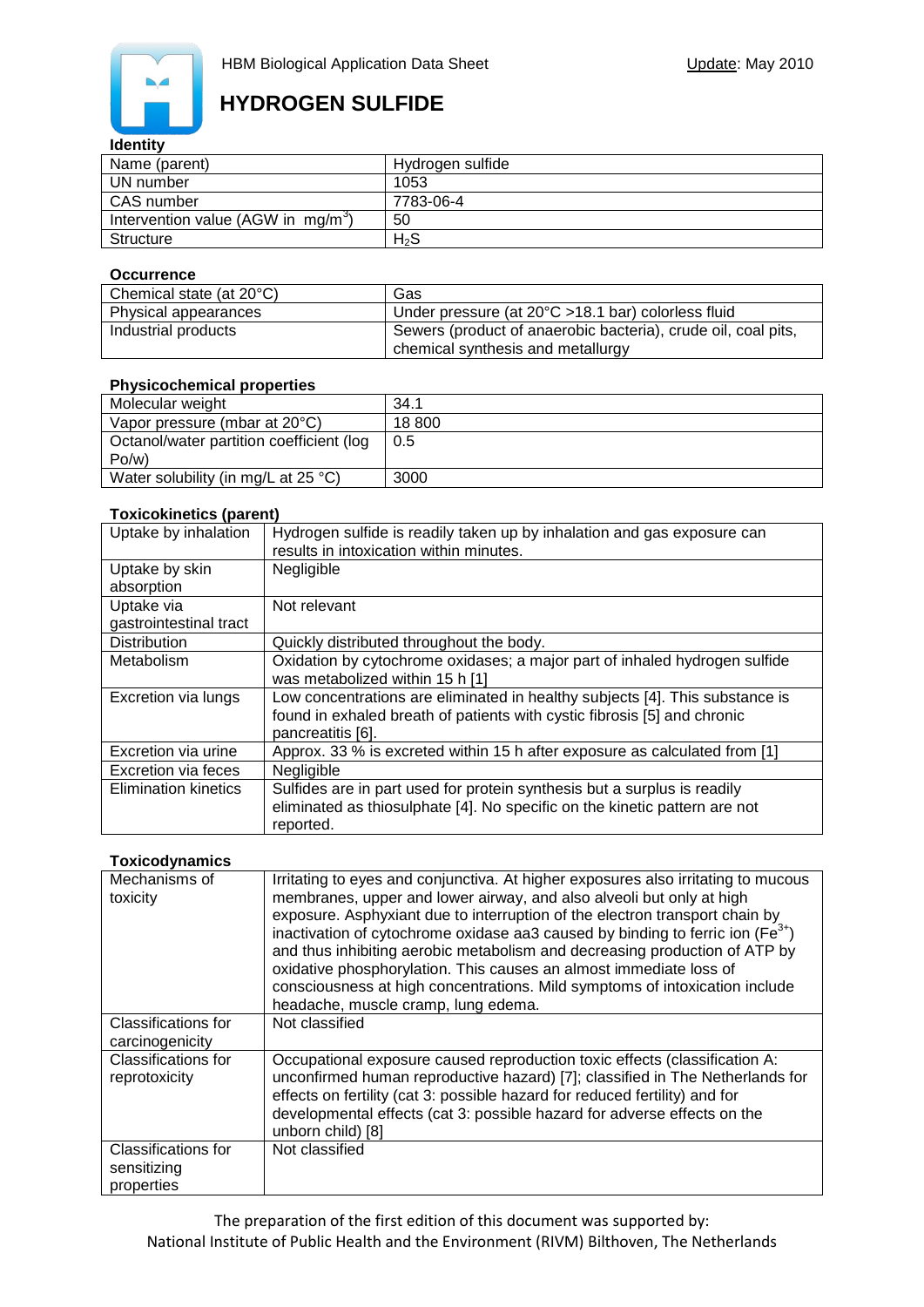# **HYDROGEN SULFIDE**

### **Biological monitoring**

| <b>Biomarkers</b>                            | Thiosulphate in urine (detected as bis(pentafluorobenzyl) disulfide<br>or as bromobimane complex)                                                                                                                                                                                                                                     |
|----------------------------------------------|---------------------------------------------------------------------------------------------------------------------------------------------------------------------------------------------------------------------------------------------------------------------------------------------------------------------------------------|
| Molecular weight                             | 158.11                                                                                                                                                                                                                                                                                                                                |
| Involved enzymatic metabolism                | cytochrome oxidase aa3                                                                                                                                                                                                                                                                                                                |
| <b>Biological material</b>                   | urine                                                                                                                                                                                                                                                                                                                                 |
| Type of sample                               | spot sample                                                                                                                                                                                                                                                                                                                           |
| Sampling strategy                            | Collection of samples within 15 hours after exposure [1]                                                                                                                                                                                                                                                                              |
|                                              |                                                                                                                                                                                                                                                                                                                                       |
| Excretion pattern                            | Urinary excretion follows zero kinetics. After 17 hours, the urinary                                                                                                                                                                                                                                                                  |
|                                              | concentration is equal to those in controls [1].                                                                                                                                                                                                                                                                                      |
| <b>Materials</b>                             | polypropylene bottles with screw cap                                                                                                                                                                                                                                                                                                  |
| Transportation                               | at ambient temperature if within 3 days [2]                                                                                                                                                                                                                                                                                           |
| Storage                                      | -20°C [2]                                                                                                                                                                                                                                                                                                                             |
| <b>Stability</b>                             | 3 days at room temperature and up to 18 month at -20°C [2]                                                                                                                                                                                                                                                                            |
| Pretreatment                                 | An aliquot of 0.2 mL of the sample was vortexed with a reagent<br>consisting of 0.5 mL of 20 mM solution of pentafluorobenzyl<br>bromide in acetone, 0.05 mL of 200 mM ascorbic acid solution<br>and 0.05 mL of 5% sodium chloride. Then, 2 mL of 25 mM iodine<br>solution in ethyl acetate, 0.5 mL of internal standard solution (40 |
|                                              | mM 1,3,5tribromobenzene in ethyl acetate) were added. The<br>preparation was again vortexed for 30 s and the mixture was<br>centrifuged at 2500 rpm for 15 min and left to stand for 1 h [2].                                                                                                                                         |
| Measurement principle                        | <b>GC-ECD [2]</b><br>GC-MS                                                                                                                                                                                                                                                                                                            |
| Aliquot for 1 analysis                       | 1 mL                                                                                                                                                                                                                                                                                                                                  |
| Limit of quantification                      | LOD: 336 µg / L (GC-ECD) [2]                                                                                                                                                                                                                                                                                                          |
| Recommended adjustments                      | creatinine correction to adjust for urine density                                                                                                                                                                                                                                                                                     |
| Preferred units for expression of<br>results | µmol / mol creatinine                                                                                                                                                                                                                                                                                                                 |
| Conversion factor                            | 1 nmol/L = $8.92 \times \mu g/L$ ; $\mu$ mol/mol creatinine = $1.00 \times \mu g/g$<br>creatinine                                                                                                                                                                                                                                     |
| Biological exposure value                    | n/a                                                                                                                                                                                                                                                                                                                                   |
| Background level                             | 30 µmol/L [2]; 2.9 ± 2.5 mmol/mol Creatinine [3]                                                                                                                                                                                                                                                                                      |
| Possible confounders                         | Hydrogen sulfide is formed endogenously. Possible enhanced<br>endogenous production in cystic fibrosis [5] and chronic<br>pancreatitis [6] and higher production in persons with Down<br>syndrome.                                                                                                                                    |
| Remarks                                      | Thiosulphate was detected in the urine of a non-fatal victim of<br>poisoning (and blood thiosulphate and sulfide were not detected)<br>Determination of thiosulphate in urine appeared more useful than<br>the determination of sulfide [3].                                                                                          |